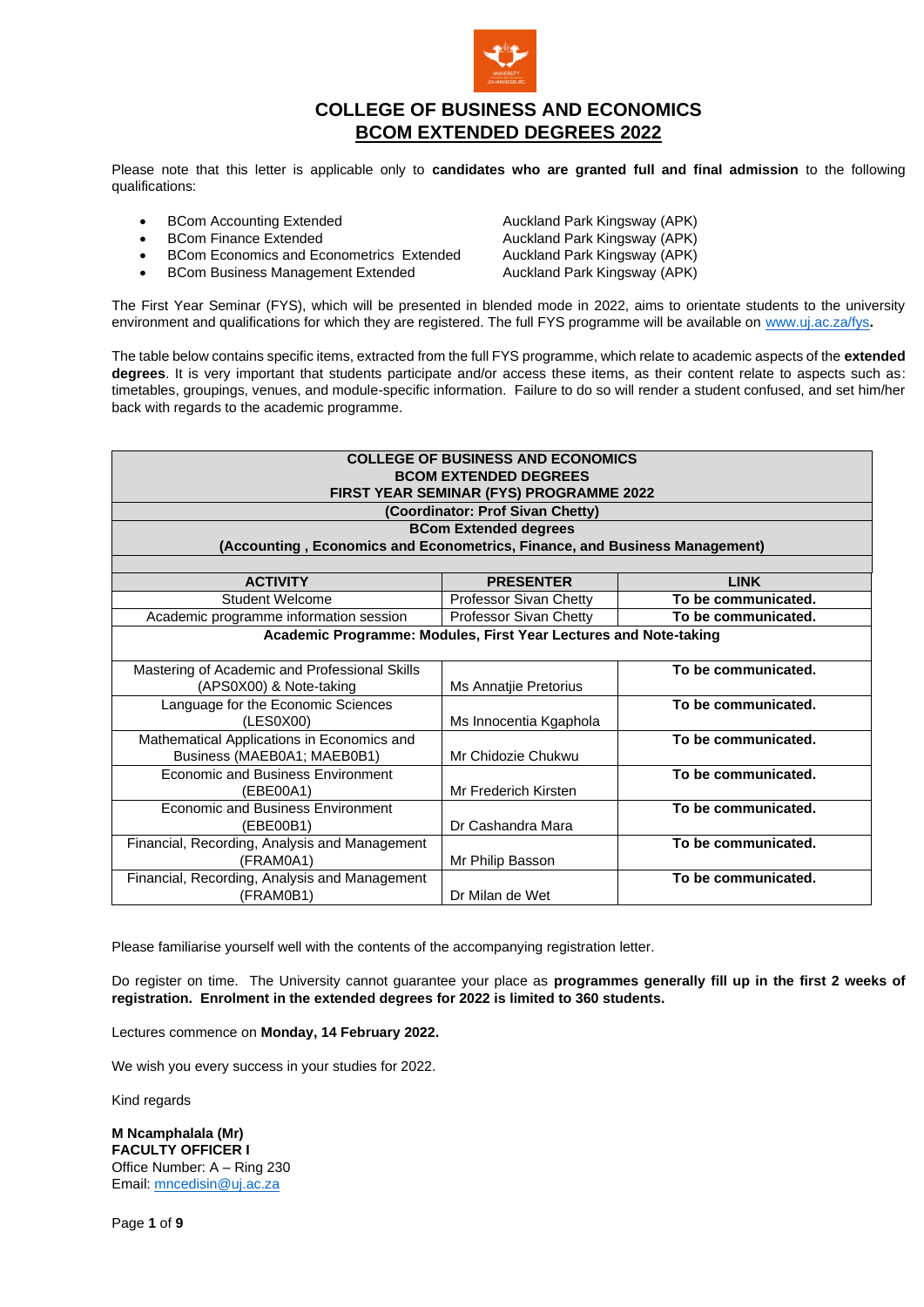

### **FIRST-YEAR, UNDERGRADUATE (INCLUDING TRANSFERRING) STUDENTS**

## **REGISTRATION INFORMATION (2022)**

Dear Prospective UJ Student

Well done on your successful completion of the 2021 academic year. Without a doubt, it was a challenging year for everyone, but you persevered against all odds. Please take note of the following important information and dates for the 2022 academic year.

#### **1. FINAL ADMISSION**

**PLEASE NOTE: Receiving this information letter does not imply in any way that you have been admitted or will be admitted for the 2022 academic year.** 

### **For more information on your CURRENT APPLICATION STATUS, you can view and download your most recent letter(s) by clicking [here.](https://student.uj.ac.za/status.aspx)**

The following applies to applicants not yet fully admitted:

- UJ will receive all final Grade 12 results from the Department of Basic Education. It is not necessary to email or submit a hard copy of your results to the University unless requested to do so.
- Once selections have been finalised, the Student Enrolment Centre will inform you of your admission status by email.
- No notice regarding your application status is official and binding on the University unless it has been sent by email to you from the University's official email server.
- Should you not have received an email regarding your application status by 25 January 2022 you can verify your application status online clicking [here](https://student.uj.ac.za/status.aspx) or contact our Call Centre on 011 559 4555.

### **2. UJ COUNCIL ADOPTS MANDATORY COVID-19 VACCINATION POLICY TO ACCESS CAMPUSES AND FACILITIES**

As you will recall, the University has over the last few weeks extensively communicated and consulted with staff and students regarding the possibility of declaring UJ as a mandatory vaccination site. This process was guided by the principles of transparency, openness and accountability, including surveys for staff, students and Senate members, as well as legal opinion.

The UJ Council at its meeting on 25 November 2021 resolved that all (UJ) campuses and facilities will be mandatory vaccination sites from 1 January 2022. This means that staff and students will need to provide UJ with their vaccination status (e.g., first vaccination completed or fully vaccinated) before gaining access to any campus or facility. These measures also apply to ad hoc contractors, identified stakeholders and visitors.

This outcome will ensure that our staff and students have optimal access to the University's precincts for purposes of working, learning, research, laboratory and clinical work whilst protecting the health and safety of the University community and its stakeholders. The need for optimal access to the campuses and facilities has become crucial in part because of the socioeconomic circumstances of our students. Additionally, some learning programmes require in-person engagement for research and experiential learning.

Exemptions, based on medical or religious grounds, will be considered. It is important to note, however, that UJ will balance the rights of individuals against the collective rights of the broader University and the surrounding community. As the collective rights take precedence, the rights of individuals may be limited, in terms of section 36 of the Constitution of the Republic of South Africa, 1996.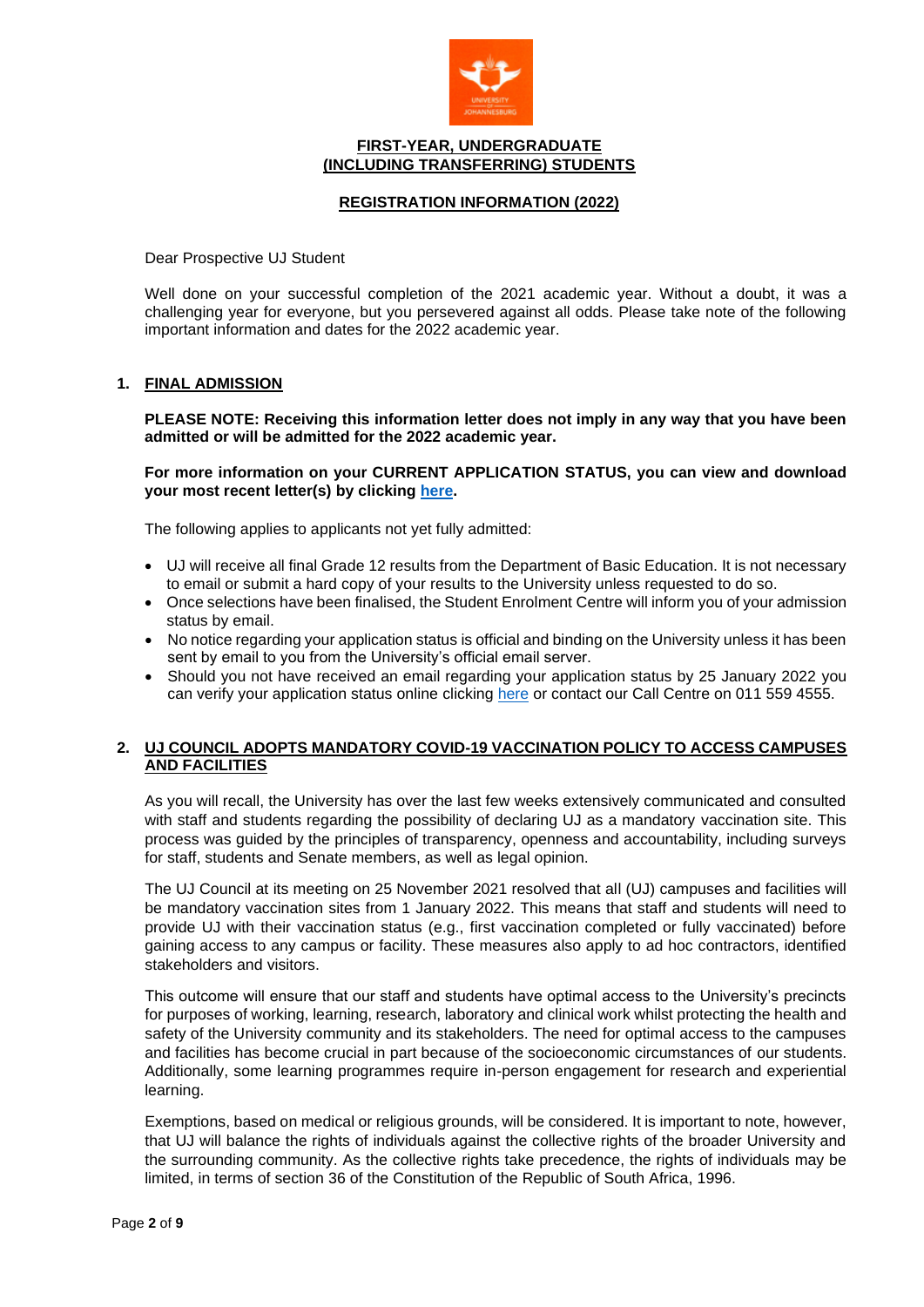Read the COVID-19 UJ Mandatory Vaccination Policy **[here](https://www.uj.ac.za/wp-content/uploads/2021/12/covid-19-mandatory-vaccination-policy-19-nov2021.pdf)**.

More information on implementation of this mandatory vaccination policy will be communicated soon.

We would like to thank everyone who has already taken the opportunity to be vaccinated. We once again remind our prospective students, students and staff who have not yet been vaccinated that the Liberty Life in Braamfontein and the Netcare Milpark Hospital, which have been identified as UJ dedicated sites, remain open.

Those who may not be able to make use of these sites may choose other available vaccination sites closer to their homes. If you cannot register via the EVDS (Electronic Vaccination Data System), you can book for your vaccination at any vaccination site across South Africa via https://sacoronavirus.co.za/active-vaccination-sites/.

Below are some useful steps to receive your COVID-19 vaccine:

- 1.1 Register for the Covid-19 vaccine on the government's EVDS system [\(https://vaccine.enroll.health.gov.za/#/\)](https://vaccine.enroll.health.gov.za/#/)
- 1.2. Visit the confirmed vaccination site on the date and time of your booking.
- 1.3 Take your EVDS SMS as proof of registration and your proof of identity (South African ID or passport) to the vaccination site. Alternatively,
- 1.4 Walk-in to any vaccination site to register and vaccinate.

We appreciate your cooperation and support in this effort as we work together to ensure that the University remains a safe place for everyone. Protecting our community requires all of us to do our part.

Once registered, you will receive an automated enquiry to disclose your vaccination status information (i.e., first vaccination completed or fully vaccinated). The vaccination code received via the Department of Health's EVDS (Electronic Vaccination Data System) must be submitted for verification purposes.

Fully vaccinated students' access cards will be activated for all campuses and facilities. Partially vaccinated students (e.g., first vaccination completed if the specific vaccine required two doses) are conditionally registered with access granted to the campuses and facilities. Accommodation in campus residences will be allowed. Students have until 31 March 2022 to comply with the conditional registration, i.e. to become fully vaccinated or risk having their studies cancelled.

Un-vaccinated students will receive a conditional registration status. Two categories of un-vaccinated conditionally registered students will apply. Students who plan to be vaccinated: They will be conditionally registered and have until 31 March 2022 to become fully vaccinated. Until partially registered, they will not have access to campus or facilities. Students who do not plan to be vaccinated: Under exceptional circumstances, they can apply for exemption. Only health/religious grounds will be considered (as per guidelines of the policy document). If the exemption request is approved, the student will need to present a weekly negative PCR COVID-19 test before being allowed to access the any campus or facility. The student can at any time decide to get vaccinated and submit their details via the online electronic system. If the exemption request is not approved, the student's access card will not be activated for access to any campus or facility and the conditional registration will be cancelled if not fully vaccinated by 31 March 2022.

#### **3. REGISTRATION DETAILS**

Registration commences on 21 January 2022 and closes on 11 February 2022 **(only online, offcampus registrations will be allowed)**.

#### **Register as early as possible due to programmes being filled during the first few days of registrations. Spaces cannot be guaranteed.**

Note that the registration dates may be adjusted. Any such changes will be communicated to you.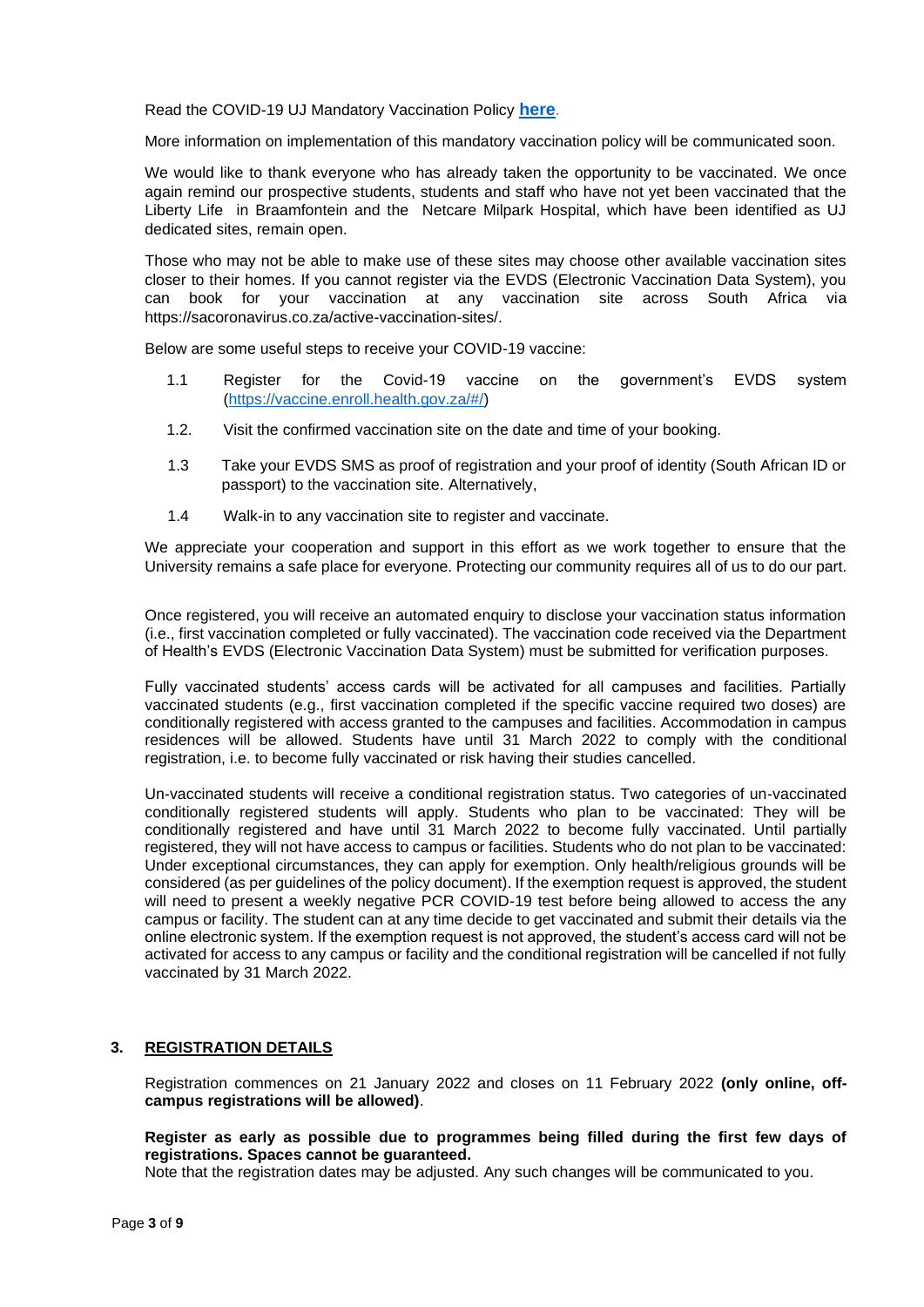NO on-campus facilities will be available for registration. All registrations are done online and offcampus, for which you may use a tablet/handheld device or any other computer facility at your disposal.

Follow this link<https://tinyurl.com/UJregistration> to access registration information and follow the stepby-step guide.

Review your **Proof of Registration** to ensure that your qualification and all the module registration(s) are complete and correct.

Do note that any *previous studies (at a higher education institution) MUST be declared to UJ*. A non-declaration of previous studies serves as sufficient reason for the cancellation of registration (please refer to the *Returning student registration information* letter published on the registration website) [https://tinyurl.com/UJregistration.](https://tinyurl.com/UJregistration)

### **Only REGISTERED STUDENTS may participate in academic activities.**

### **4. PAYMENTS**

All students, including students whose fees are paid by sponsors or employers, **are required to pay the following minimum amounts in order to register**:

**Day students (tuition fees) –** All students not residing in the residences – **R3 870.00**

**Residence students (tuition fees and residence deposit) –** Only students with acceptance letters from residences – **R6 470.00**

Residence students who are provisionally selected/waiting for a space in residence only pay: **R3 870.00**

#### **Payment methods:**

- Credit cards (E-payments) will reflect on your UJ student account immediately. Alternative payment methods used will not reflect immediately and may impact on securing a place.
- For online E-payments please use the following link: [https://ulink.uj.ac.za](https://ulink.uj.ac.za/)**.**
- **4.1 Please note that you must cancel your registration at the University if you decide to discontinue or withdraw from your qualification or study programme or register at another institution.**

#### **4.2 The following cancellation rules will apply:**

### **4.2.1 Total cancellation of studies**

- Cancellation on or before 25 February 2022: In this case, a total refund of the paid tuition fees and/or residence fees (where applicable) may be processed, except for the registration fee and ICT levy.
- Cancellation after 25 February 2022 (see point 4.2.2 below).

| <b>First Semester Modules</b>                                      | <b>Second Semester modules</b>                                         |  |
|--------------------------------------------------------------------|------------------------------------------------------------------------|--|
| • Cancellation on or before 25 February 2022: No                   | • Cancellation on or before 29 July 2022:                              |  |
| fees payable                                                       | No fees payable                                                        |  |
| • Cancellation on or before 8 April 2022: 50%<br>credit is granted | • Cancellation on or before 2 September<br>2022: 50% credit is granted |  |
| • Cancellation after 8 April 2022: No credit is<br>granted         | • Cancellation after 2 September 2022: No<br>credit is granted         |  |

#### **4.2.2 Cancellation of modules**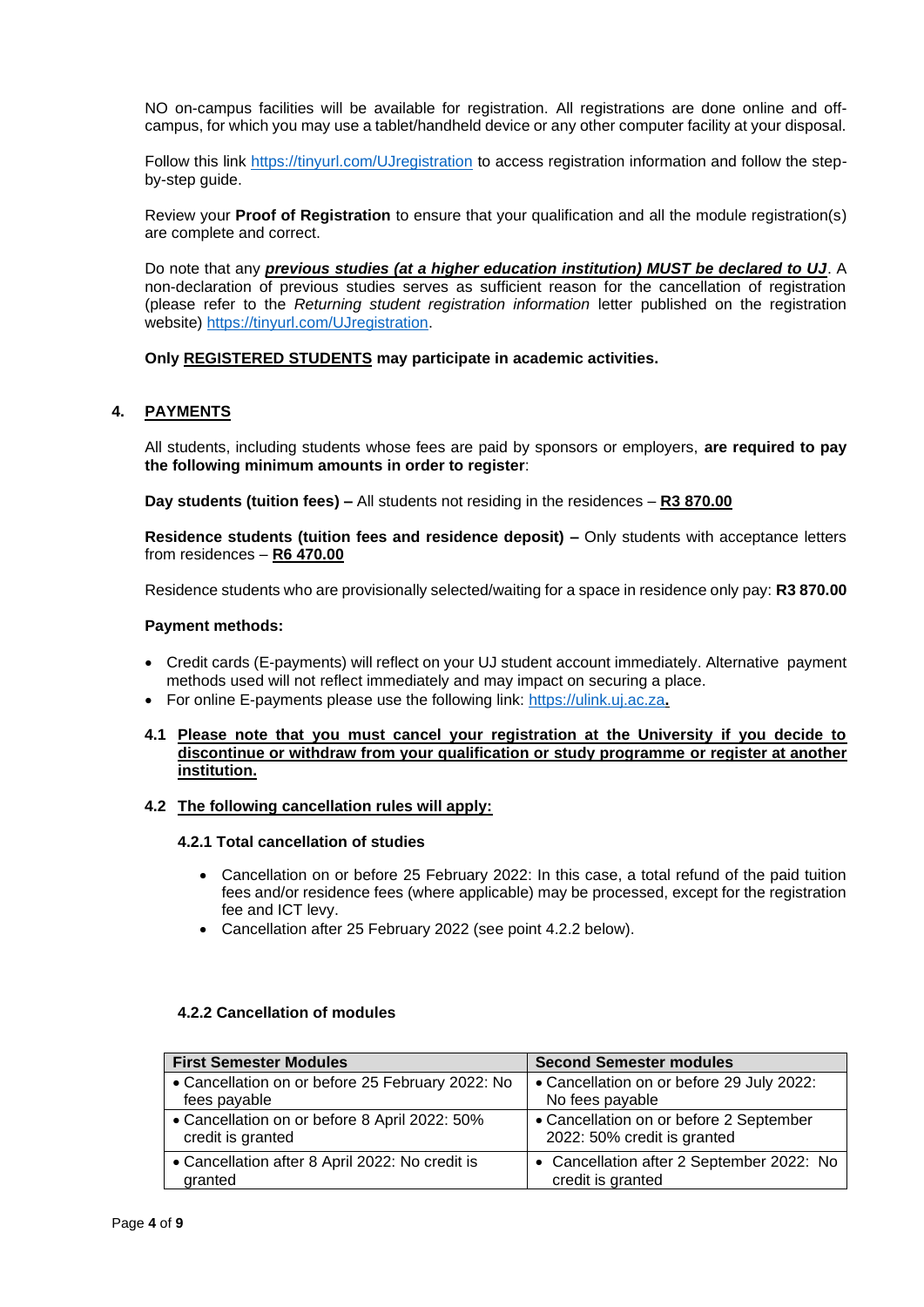# **Year Modules**

- Cancellation on or before 25 February 2022: No fees payable
- Cancellation on or before 08 April 2022: 75% credit is granted
- Cancellation on or before 29 July 2022: 50% credit is granted
- Cancellation after 29 July 2022: No credit is granted

# **5. CHANGES TO REGISTRATION**

- Students will be able to **add or cancel modules** on the **online registration** system [https://ulink.uj.ac.za.](https://ulink.uj.ac.za/)
- Telephonic cancellations will not be accepted.
- Requests for cancellation or change of studies should be submitted to the relevant faculty officer in the faculty where you are registered. Failure to do so will result in students being liable for the fees for the relevant year.
- Students who fail to officially notify the University before the prescribed dates will forfeit any claim to be reimbursed.

### **6. STUDENT ACCESS CARDS**

Student access cards may be collected on-campus (after you have registered) from Monday 17 January 2022 until Friday 11 February 2022 between 08:00 to 15:30 at the following venues:

| <b>CAMPUS</b> | <b>DATE</b>                   | <b>VENUE</b>                                      |
|---------------|-------------------------------|---------------------------------------------------|
| APB           | 17 January - 11 February 2022 | Con Cowan Building, Bring your own device         |
|               |                               | venue, 2 <sup>nd</sup> floor                      |
| APK           | 17 January – 11 February 2022 | D1 Lab 208                                        |
| <b>DFC</b>    | 17 January - 11 February 2022 | Samsung Venue, 2 <sup>nd</sup> Floor, QK Building |
| <b>SWC</b>    | 17 January – 11 February 2022 | <b>GNA09, Robert Sobukwe Building</b>             |

Bring your proof of registration and ID with you when visiting the campus to collect your student card.

#### **7. FIRST YEAR SEMINAR (FYS)**

The First Year Seminar will be held via an online platform. Participating in online orientation will require access to a computer, tablet, or smartphone with internet capabilities. **Attendance is compulsory for**  all first years. For more information visit [https://www.uj.ac.za/teachinglearning/teaching-and](https://www.uj.ac.za/teachinglearning/teaching-and-learning/academic-development-and-support/first-year-seminar/)[learning/academic-development-and-support/first-year-seminar/.](https://www.uj.ac.za/teachinglearning/teaching-and-learning/academic-development-and-support/first-year-seminar/) The purpose is to welcome and introduce students to the University environment, the expectations of the qualification enrolled for, various resources available to them, and meeting lecturers.

# **8. HANDHELD DEVICES**

For minimum specifications and information about handheld devices, please use the following link <https://tinyurl.com/ElectronicDevicesUJ>

#### **9. ACADEMIC REGULATIONS**

The Academic Regulations for 2022 are available on the following link<https://tinyurl.com/UJregulations> and provide essential guidance to administrative issues you might encounter. It is vital that each student reads and familiarises themself with the Academic Regulations.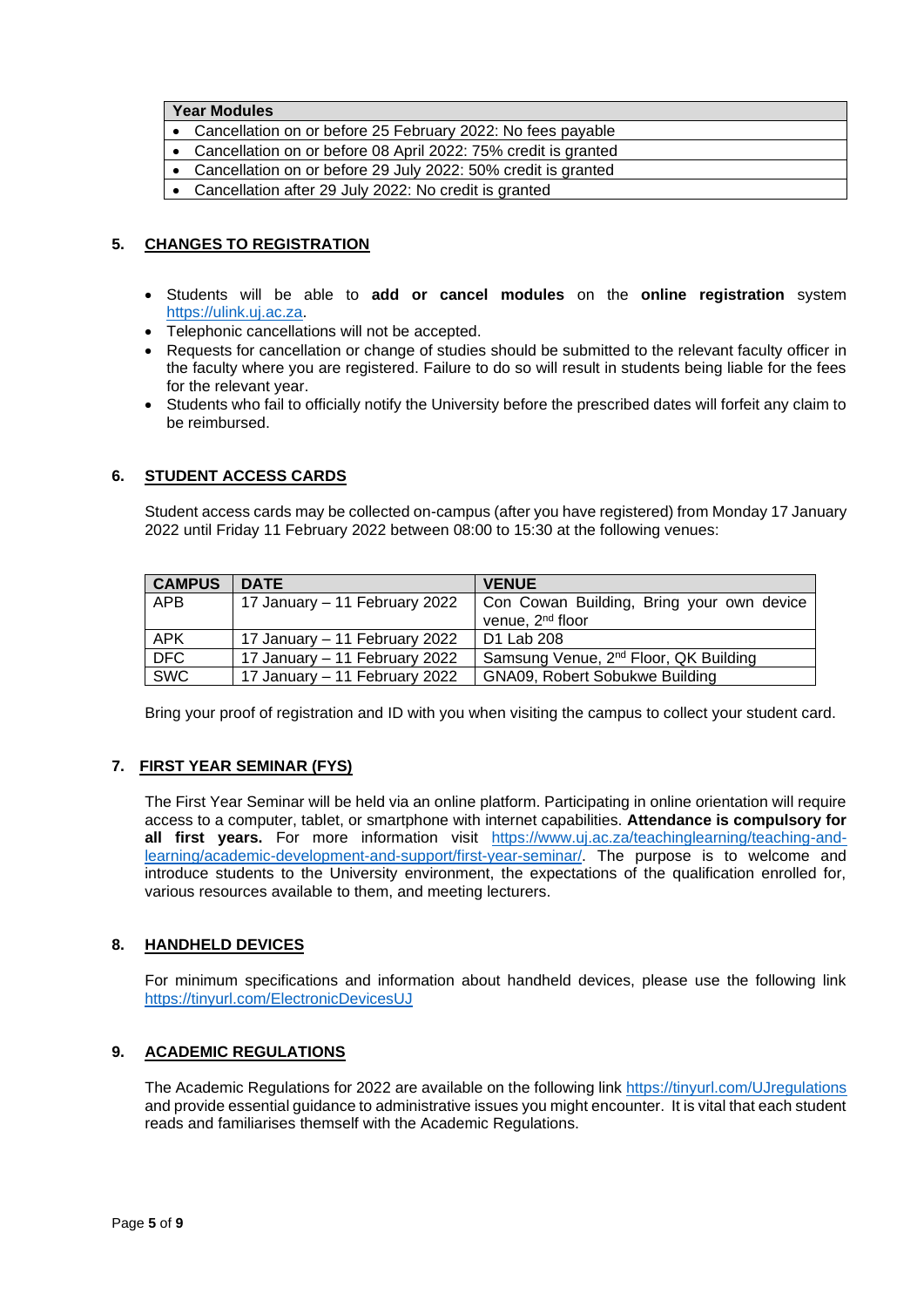## **10. FACULTY RULES AND REGULATIONS (YEARBOOKS) 2022**

2022 Faculty Rules and Regulations (Yearbooks) are available on College/Faculty web pages. <https://www.uj.ac.za/faculties/>

## **11. AFRICAN INSIGHTS AND ARTIFICIAL INTELLIGENCE IN THE 4IR**

All undergraduate students will be expected to complete ONE of the following Short Learning Programmes: (1) 'African Insights' an introduction to the intellectual traditions and debates in Africa, or (2) 'Artificial Intelligence in the 4IR'. The programmes are fully online and are available on [https://ulink.uj.ac.za/.](https://ulink.uj.ac.za/) On successful completion, you will receive an electronic certificate, and this achievement will reflect on your academic record. Both programmes are stimulating and relevant. You are encouraged to complete both programmes, although completion of only one is compulsory. You may choose which one to complete.

### **12. TIMETABLES**

The 2022 undergraduate lecturing and final assessment (exam) timetables, plus test dates, will be available after registration at the following link <https://www.uj.ac.za/study-uj-and-aid/timetables/>

Other timetable-related documents (e.g. the 2022 UJ Academic Calendar, the various timetable formats, and information regarding lecturing timetable switches) will be included.

Personalised lecturing timetables are also accessible via uLink after registration.

#### **13. MERIT BURSARIES**

Merit bursaries will be granted based on final Grade 12 results and will automatically be allocated to your student account. For more information, please follow this link [https://tinyurl.com/UJMeritBursaries.](https://tinyurl.com/UJMeritBursaries)

#### **14. TRANSFER STUDENTS**

Spaces for transfer students are limited. An official academic record is required together with the syllabus outline for the module for which credit is requested. Credit transfer requests must be approved by the relevant module lecturer. Please contact the College/Faculty Office for assistance.

#### **15. INTERNATIONAL STUDENTS**

Students who are abroad and will still be in their home countries during the registration period may be allowed to register conditionally under the conditions explicated (see point 16). (International students who are in South Africa at the time of registration are not eligible for conditional registration.

The Division for Internationalisation will be assisting with off-campus clearance from Monday 10 January 2022. Please make use of this opportunity.

Temporary Residence Visa holders (i.e. Study, Work, Critical Skills Visa, and Relative with an endorsement to study at the University of Johannesburg or Diplomatic Permit), Special Dispensation (i.e. ZEP) need to submit proof of valid medical aid cover, registered and administered in South Africa according to the Medical Schemes Act.

First-time registering students with a Temporary Resident Visa (i.e. Study, Work with an endorsement to study at the University of Johannesburg or Diplomatic Permit need to submit certified copies of passport and/or a valid visa.

Permanent Residence Permit holders, Asylum Seekers, and Refugees with valid permits are required to submit a certified copy of the permit.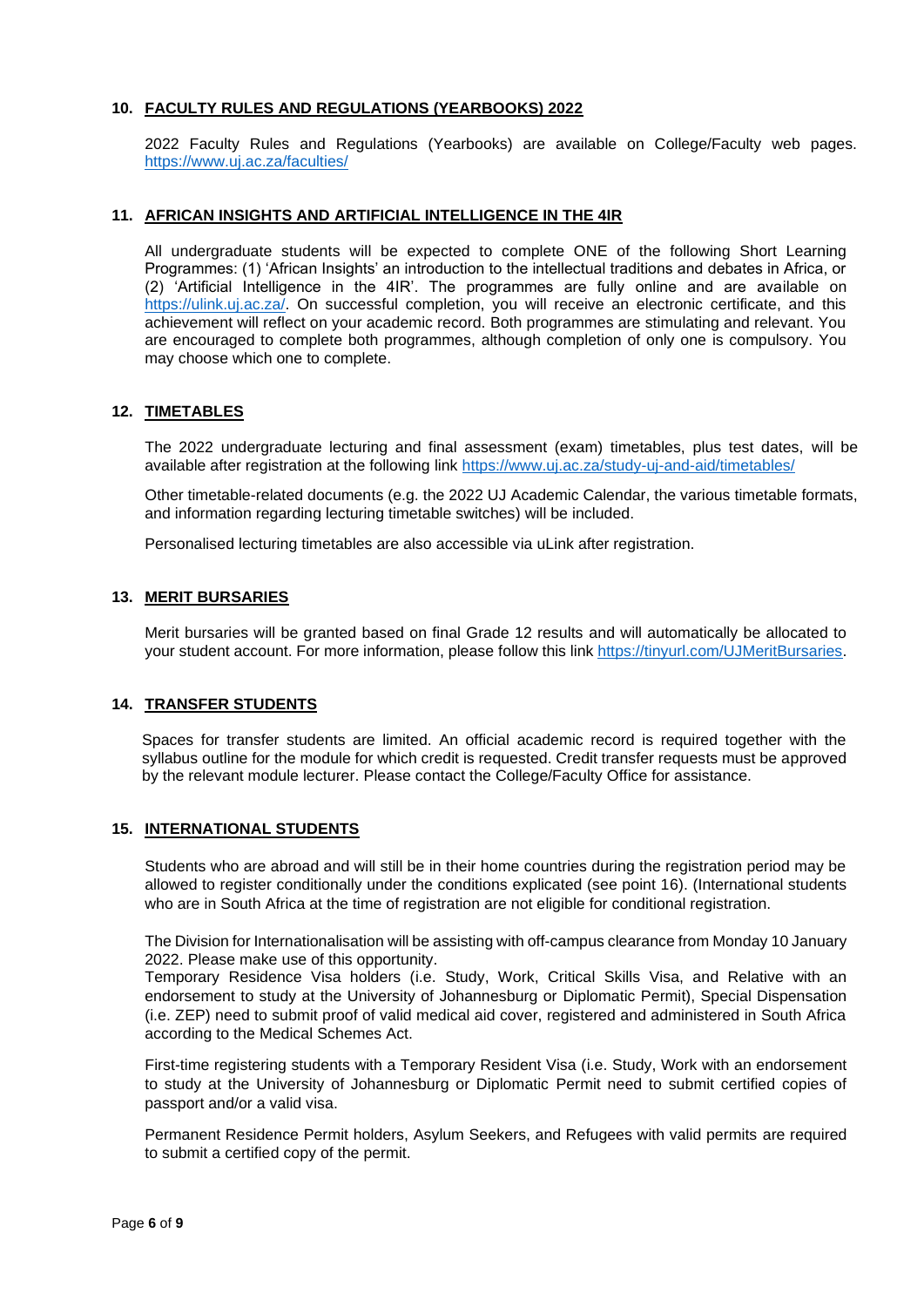Compliance clearance documents i.e. medical aid, Visa must be uploaded via the registration platform. https://ulink.uj.ac.za

Follow this link <https://www.uj.ac.za/study-uj-and-aid/timetables/> for more information pertaining to document categories to be uploaded

Should you require any additional assistance, feel free to contact our Internationalisation staff members listed at point 19.

# **16. CONDITIONAL REGISTRATION FOR ACADEMIC PURPOSES**

*This pertains to where registration is approved on conditions different from the mandatory vaccination conditions (see section 1).*

Requests for conditional registration are approved by the relevant College/Faculty.

Conditions:

- 1. Registration must happen during the formal registration period.
- 2. Payment must be received for the applicable registration amount, which includes a nonrefundable registration fee and ICT levy.
- 3. The conditional registration agreement must be signed (in addition to the standard registration agreement). The document is available on the registration page of the UJ website.
- 4. Submission of all required documents.
- 5. Where required, the attendance of in-person classes from 1 April 2022.

Conditional registration will expire, and registration will be cancelled by 30 March 2022 or an earlier date as determined by the Faculty/College. The standard cancellation rules in respect of fees will apply. Conditionally registered students are not eligible for placement in UJ residences. Upon full registration, students may be considered for placement in UJ residence, should there be space available.

# **17. AGREEMENT BETWEEN UNDERAGED STUDENTS (YOUNGER THAN 18 YEARS) AND THE UNIVERSITY**

All underaged applicants are required to enter into an agreement with the University before registration can take place.

**If you are under the age of 18, on 17 January 2022, you and your parent/guardian must sign the agreement form available on [www.uj.ac.za/registrations](http://www.uj.ac.za/registrations)**. **Kindly submit the completed form to the Faculty/College Office to unblock you for registration**.

# **18. ACADEMIC CALENDAR**

The University of Johannesburg Academic Calendar can be accessed at the following link <https://www.uj.ac.za/about/Pages/Academic-Calendar-and-Regulations.aspx>

#### **19. FACULTY / COLLEGE / INTERNATIONALISATION AND GENERAL REGISTRATION SUPPORT**

The following registration support is available during weekdays 07:30 – 16:00

• Call Centre on 011 559 4555 or Online chat facility [www.uj.ac.za](http://www.uj.ac.za/)

| <b>COLLEGE OF BUSINESS AND ECONOMICS</b>                | <b>CAMPUS</b>                    |
|---------------------------------------------------------|----------------------------------|
| AskCBE@uj.ac.za or lnuku@uj.ac.za or jsimelane@uj.ac.za | Kingsway<br>Campus               |
| suek@uj.ac.za or andronican@uj.ac.za                    | <b>Bunting</b><br>Road<br>Campus |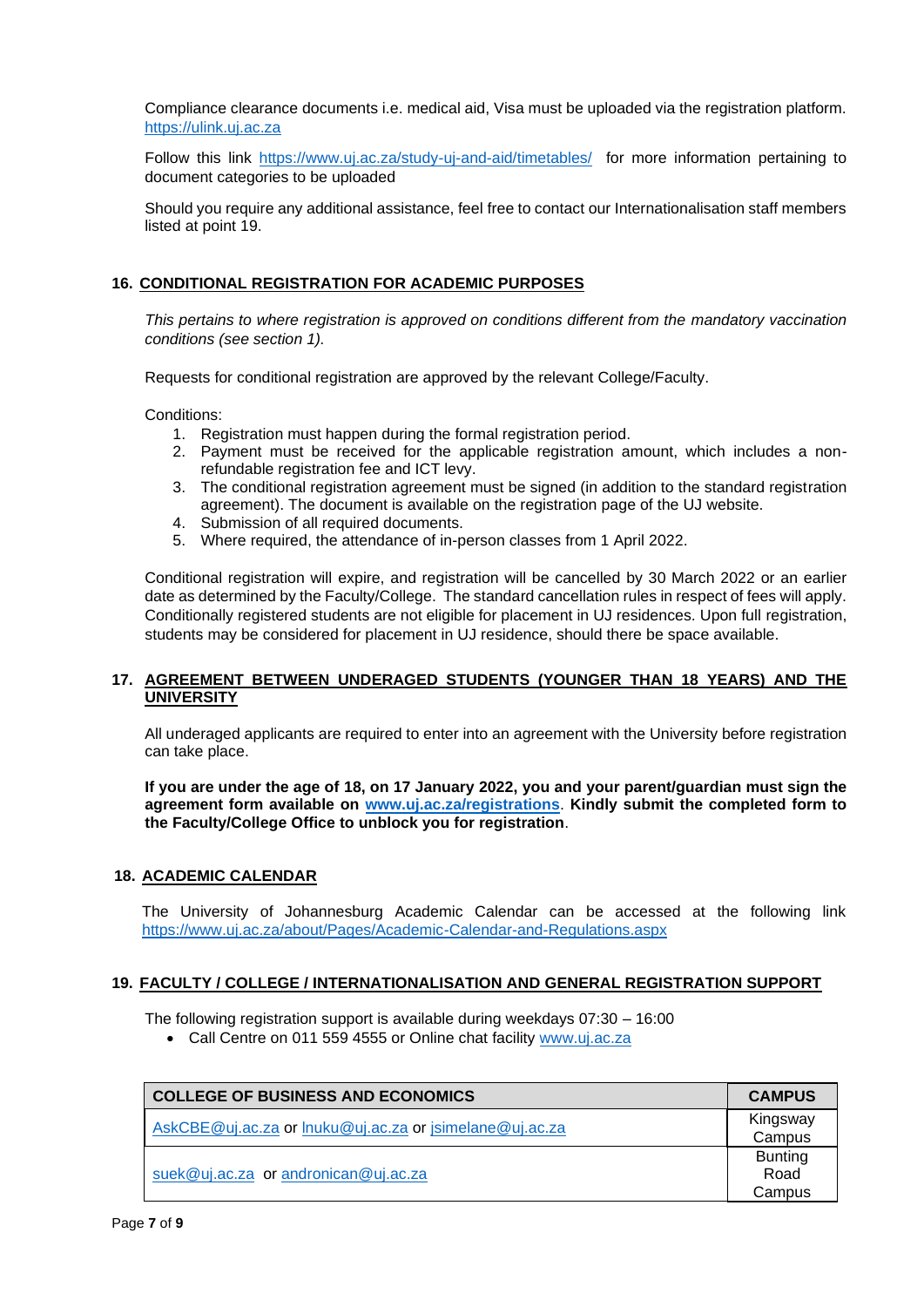| bobbyk@uj.ac.za or matebogom@uj.ac.za                                               | Soweto<br>Campus                 |
|-------------------------------------------------------------------------------------|----------------------------------|
| FACULTY OF ART, DESIGN AND ARCHITECTURE                                             | <b>CAMPUS</b>                    |
| amaritz@uj.ac.za or hselolo@uj.ac.za                                                | <b>Bunting</b><br>Road<br>Campus |
| <b>FACULTY OF ENGINEERING AND THE BUILT ENVIRONMENT</b>                             | <b>CAMPUS</b>                    |
| web-engineering@uj.ac.za - Front Desk, Letters, QVS, Sick notes, F7 appeals         |                                  |
| dinos@uj.ac.za -Department of Electrical Engineering Science                        |                                  |
| fulufhelom@uj.ac.za - Department of Mechanical Engineering Science                  | Kingsway<br>Campus               |
| bnkosi@uj.ac.za - Department of Civil Engineering Science                           |                                  |
| web-engineering@uj.ac.za - Front Desk, Letters, QVS, Sick notes, F7 appeals         |                                  |
| $maggyn@uj.ac.za - SLP Coordination$                                                |                                  |
| thokom@uj.ac.za - Department of Civil Engineering Technology                        |                                  |
| pearln@uj.ac.za - Department of Mining                                              |                                  |
| halwar@uj.ac.za - Department of Construction Management                             | Doornfontein<br>Campus           |
| vtmbola@uj.ac.za - Department of Quality and Operations Management                  |                                  |
| mmatapam@uj.ac.za - Department of Electrical Technology & Department of             |                                  |
| Urban and Regional Planning                                                         |                                  |
| velnahm@uj.ac.za - Department of Mechanical and Industrial Engineering              |                                  |
| matomer@uj.ac.za - Department of Chemical Engineering & Department of<br>Metallurgy |                                  |
| nkhensanin@uj.ac.za - Nkhensani Ngobeni - School of Engineering<br>Management       | <b>Bunting</b><br>Road<br>Campus |
| <b>FACULTY OF EDUCATION</b>                                                         | <b>CAMPUS</b>                    |
| eduqueries@uj.ac.za                                                                 | All campuses                     |
| <b>FACULTY OF HEALTH SCIENCE</b>                                                    | <b>CAMPUS</b>                    |
| web-healthscience@uj.ac.za                                                          | Doornfontein<br>Campus           |
| <b>FACULTY OF HUMANITIES</b>                                                        | <b>CAMPUS</b>                    |
| tmotaung@uj.ac.za (Surnames A-F)                                                    |                                  |
| Ivandenberg@uj.ac.za (Surnames G-K)                                                 |                                  |
| ambozana@uj.ac.za (Surnames L-MAB)                                                  |                                  |
| dbotman@uj.ac.za (Surnames MAC-MAQ)                                                 |                                  |
| mercials@uj.ac.za (Surnames MAR-ME                                                  |                                  |
| ifadal@uj.ac.za (Surnames MF-MOM)                                                   | Kingsway                         |
| edwardl@uj.ac.za (Surnames MON-NC)                                                  | Campus                           |
| mmackay@uj.ac.za (Surnames ND-NT)                                                   |                                  |
| rjordaan@uj.ac.za                                                                   |                                  |
| aphiwes@uj.ac.za (Surnames NU-SEK)                                                  |                                  |
| hapes@uj.ac.za (Surnames SEL-TSH)                                                   |                                  |
| stheunissen@uj.ac.za (Surnames TSI-Z)                                               | Kingsway<br>Campus               |
| rmosia@uj.ac.za / humanitiesreceph@uj.ac.za (Transcripts and Reception)             |                                  |
| evanwyk@uj.ac.za (Extended BA Degrees)                                              |                                  |